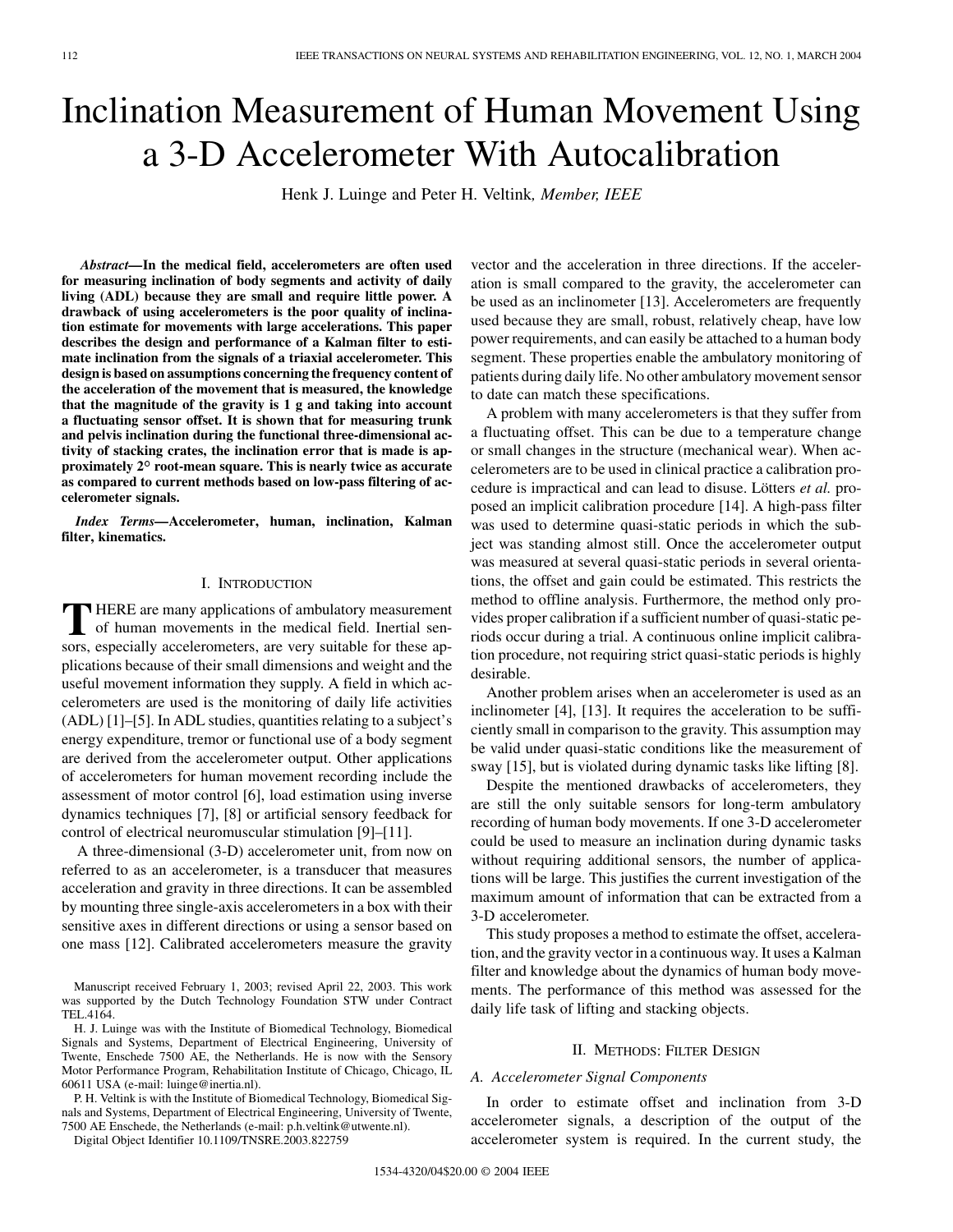

**Example 11.** Structure of the Kalman filter. Previous estimates of the acceleration, gravity and offset  $(\hat{\mathbf{a}}_t^-, \hat{\mathbf{g}}_t^-, \hat{\mathbf{b}}_t^-)$  are used to predict the sensor output vector. The difference  $(\mathbf{y}_{\varepsilon,t})$  b is used to indicate an estimate, the minus sign an *a priori* estimate on the basis of the signal model and a plus sign an *a posteriori* estimate after correction by the Kalman filter.

3-D accelerometer output is assumed to be composed of an acceleration, a gravity, and an offset vector with inevitable superimposed measurement noise

$$
\mathbf{y}_t = \mathbf{a}_t - \mathbf{g}_t + \mathbf{b}_t + \mathbf{v}_{A,t}.\tag{1}
$$

All accelerometer output signal components, the acceleration  $a_t$ , the gravity  $g_t$ , the offset  $b_t$ , and white noise  $v_{A,t}$  are expressed in the sensor coordinate frame. The offset  $\mathbf{b}_t$  is a component that may change slowly with time and is considered unknown at the start of an experiment. Possible disturbances due to nonlinear contributions and fluctuations of gain are assumed to have a minor effect on the sensor output and are, therefore, not incorporated in the model.

Knowing the direction of the gravity vector in the sensor coordinate frame, the inclination can be calculated. To obtain the inclination, the different components of (1) have to be separated. For this purpose, a Kalman filter was designed that uses the characteristics of the different accelerometer output components.

#### *B. Description of Estimation Procedure*

On the basis of a model of the accelerometer signal, a discrete-time complementary Kalman filter [[16\]](#page-8-0), [[17\]](#page-8-0) was designed to estimate the acceleration, offset, and gravity. The estimation procedure is as follows (Fig. 1): An *a priori* prediction of the accelerometer signal components offset, gravity, and acceleration, and their covariances is made on the basis of the previously estimated values and the sensor signal. This prediction is then compared to the actual sensor output. The Kalman filter uses an error model in state–space format that relates the prediction error to errors in the *a priori* offset and gravity estimates. On the basis of this error model and covariances of the estimated sensor components, the difference between predicted and actual sensor output is attributed to *a priori* prediction errors.

First, a model is presented that describes the accelerometer signals, based on the characteristics of the components. This model is used to estimate the different signal components. Subsequently, the covariances of these components are derived, on the basis of which the Kalman filter can attribute the prediction error to these components.



Fig. 2. Model of the different components that constitute the accelerometer signal.  $w_a$  and  $w_b$  are white noise signals. <sup>G</sup> a denotes the acceleration in an earth fixed reference frame. The sensor output is modeled as the acceleration Fig. 2. Model of the different components that constitute the accelerometer signal.  $w_a$  and  $w_b$  are white noise signals.  $G$  a denotes the acceleration in an earth fixed reference frame. The sensor output is modeled as rotating with an angular velocity  $\omega$ , plus a white measurement noise component  $v_A$  and slowly varying offset b. The lower cutoff frequency of the bandpass filter of block A is much higher than the lowpass cutoff frequency of block C.

## *C. Accelerometer Signal Generation Model*

The model describing the accelerometer signals is based on the following assumptions.

- 1) The bandwidth of the acceleration is limited because of the inertia of the body segment on which the sensor is attached.
- 2) The acceleration of a body segment expressed in a nonrotating coordinate frame has zero mean. Even a small acceleration in a particular direction for longer than a few seconds would result in an unrealistic displacement and speed of the human segment. This means that the acceleration spectrum is zero for low frequencies.
- 3) The bandwidth of the offset vector is low with respect to the bandwidth of the acceleration.

A block diagram of the model is given in Fig. 2. The acceleration  ${}^G$ a in a global coordinate frame was modeled as a realization of a bandpass filtered white zero-mean noise (block A in Fig. 2, assumption 1 and 2). The accelerometer measures the acceleration minus gravity vector in a coordinate frame that is rotating with an angular velocity  $\omega$  with respect to an earth-fixed coordinate frame (block B, rotation). A white noise signal  $v_A$  and the slowly varying offset **b** are added to form the accelerometer signal. (block C, assumption 3).

The acceleration was modeled as an AR process (block A in Fig. 2, assumption 1 and 2)

$$
{}^{G}\mathbf{a}_{t} = \mathbf{H}(q) \left\{{}^{G}\mathbf{a}_{t}\right\} + {}^{G}\mathbf{w}_{a,t} \tag{2}
$$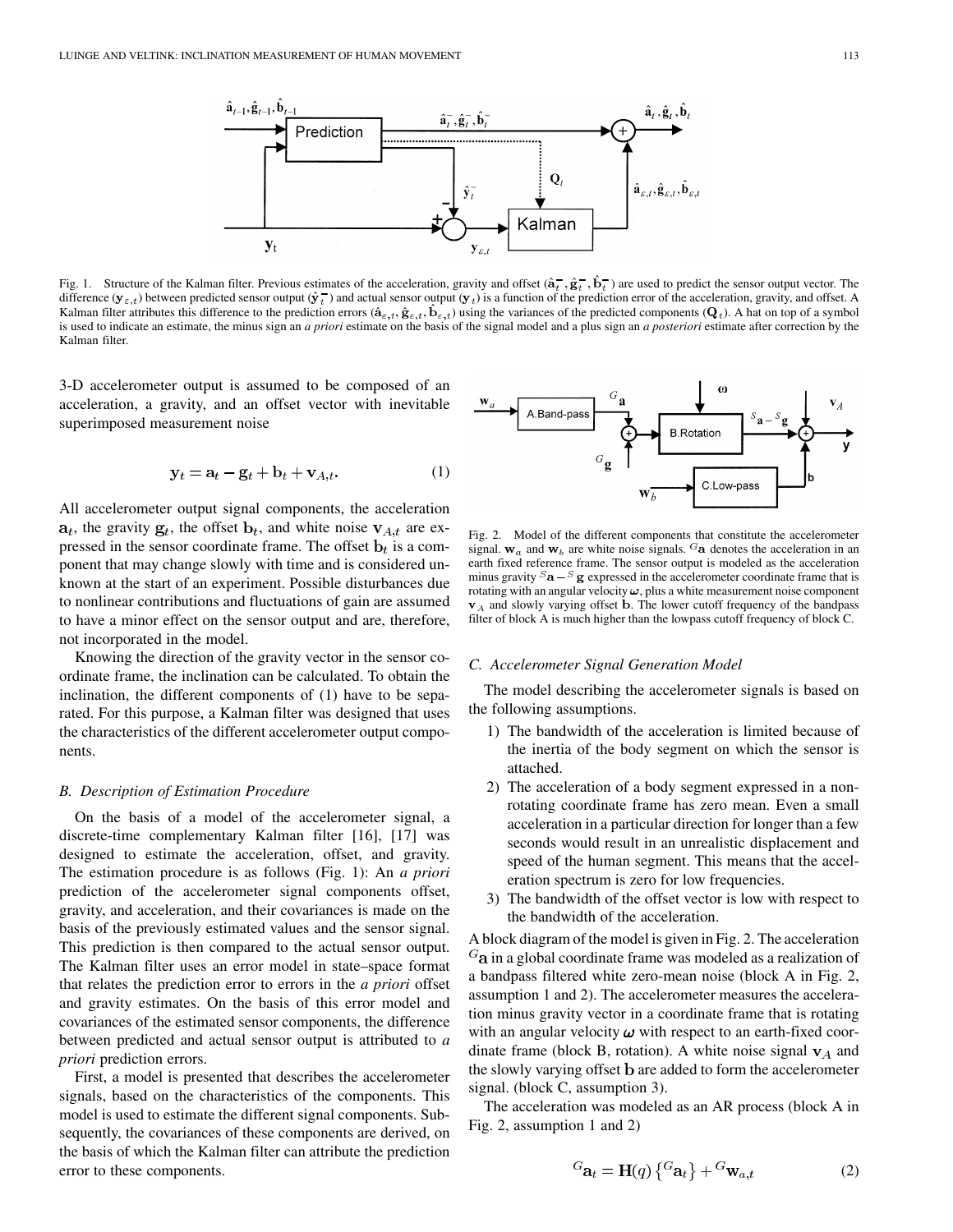where  $w_a$  is a white noise vector and H a polynomial function, using the backward shift operator q. The left superscript denotes a vector expressed in the global coordinate frame. Because of assumptions 1 and 2, a bandpass characteristic is to be expected. Equation (2) was used to predict the acceleration. Since the acceleration is not measured in the global frame but in the sensor frame, the acceleration expressed in the current sensor frame was used for the prediction. The unknown noise term  ${}^G\mathbf{w}_{a,t}$  was set to zero

$$
^{S,t}\hat{\mathbf{a}}_t = \mathbf{H}(q) \left\{ ^{S,t}\hat{\mathbf{a}}_{t-1}^+ \right\}. \tag{3}
$$

A hat on top of a symbol denotes an estimation and the minus superscript denotes the *a priori* estimation of a signal component before it is corrected with the Kalman filter. A plus superscript denotes an estimation that is made after correction with the Kalman filter and the  $S, t$  on the left of a vector means that the vector is expressed in the sensor coordinate frame at time  $t$ .

The gravity remains the same vector in a nonrotating coordinate frame. Therefore, the direction of the new gravity estimate equals the old and the magnitude is renormalized to 1 g.  $g_C$  equals the gravitational constant

$$
S_t \hat{\mathbf{g}}_t^- = g_C \cdot \frac{S_t \hat{\mathbf{g}}_{t-1}^+}{|S_t \hat{\mathbf{g}}_{t-1}^+|}.
$$
 (4)

Equations (3) and (4) express the predicted acceleration and gravity at previous instances in the sensor coordinate frame of the current timestep. The vectors at previous sensor frames have to be rotated in order to be expressed in the current sensor frame. Relation (5) describes the transformation of the acceleration and gravity from the previous sensor coordinate frame  $(S, t - 1)$  to the current sensor coordinate frame  $(S, t)$  by rotating the vectors over a small angle given by the angular velocity  $\omega$  and sample time T

$$
S_t \mathbf{r} = S_t \mathbf{r}^{-1} \mathbf{r} - T\boldsymbol{\omega} \times S_t \mathbf{r}^{-1} \mathbf{r}.
$$
 (5)

The angular velocity is estimated from the raw accelerometer signal, as described in Section III.

The angular velocity is estimated by considering the rate of change of the accelerometer output. If the accelerometer would measure a constant and nonrotating vector in an earth-fixed coordinate frame, the angular velocity would cause a change in the measured vector according to (5). Since, for many types of human movement, the gravity vector is a large component of the sensor signal vector, a rough estimation of the angular velocity vector can be made. The component of the angular velocity perpendicular to the measured vector is used as an estimate of angular velocity and can be written explicitly according to

$$
\hat{\boldsymbol{\omega}}_t = \frac{1}{T} \cdot \mathbf{n}_{t-1} \times \mathbf{n}_t \tag{6}
$$

with  $n$  the unit vector in the direction of the measured accelerometer signal vector  $y_t$ .

The angular velocity prediction in the direction of  $y_t$  can not be assessed by an accelerometer and was, therefore, set to zero. The accuracy of the angular velocity estimate perpendicular to  $y_t$  depends on the validity of the assumption that the change in acceleration is small with respect to the magnitude of the sensor signal vector.

To obtain an expression describing the accuracy of (6) consider a sensor signal that changes during a time interval  $T$  because of a change in acceleration  $\Delta$ a and a sensor rotation with an angular velocity  $\omega$ 

$$
S_t \mathbf{y}_t = S_t t^{-1} \mathbf{y}_{t-1} + S_t \Delta \mathbf{a}_t - T \boldsymbol{\omega}_t \times S_t t^{-1} \mathbf{y}_{t-1}.
$$
 (7)

The error in the angular velocity estimate,  $\omega_{\epsilon} = \hat{\omega} - \omega$ , can be found by substituting the expression for the change in accelerometer output vector (7) into the angular velocity estimation (6)

$$
\boldsymbol{\omega}_{\varepsilon,t} = -(\boldsymbol{\omega}_t \cdot \mathbf{n}_{t-1}) \mathbf{n}_{t-1} + \frac{1}{g_c} \mathbf{n}_{t-1} \times \Delta \mathbf{a}_t
$$
  
= 
$$
\boldsymbol{\omega}_{\parallel,t} + \boldsymbol{\omega}_{\varepsilon\perp,t}.
$$
 (8)

The two terms on the right-hand side of (8) are the angular velocity parallel and perpendicular to the accelerometer signal vector, respectively. Since this vector will mostly point approximately in the gravity direction, the angular velocity around the vertical will generally be unknown.

The angular velocity prediction only requires accelerometer signals and can, therefore, be obtained before processing the accelerometer signals with the Kalman filter. To diminish the error caused by the second term on the right-hand side of (8), the estimated angular velocity is low-pass filtered.

The offset is modeled as a Markov process according to (block C Fig. 2, assumption 3)

$$
\mathbf{b}_t = \mathbf{b}_{t-1} + \mathbf{w}_{b,t}.\tag{9}
$$

A prediction of the offset is made by setting the white noise vector  $w_b$  to zero.

# *D. Error Model*

The Kalman filter uses a state space structure that describes the effect of prediction errors in the acceleration, gravity, and offset on the difference in predicted and measured accelerometer vector

$$
\mathbf{x}_{\varepsilon,t} = \mathbf{A} \cdot \mathbf{x}_{\varepsilon,t-1} + \mathbf{w}_t
$$
  

$$
\mathbf{y}_{\varepsilon,t} = \mathbf{C} \cdot \mathbf{x}_{\varepsilon,t} - \mathbf{v}_t
$$
 (10)

 $y_{\varepsilon,t}$  is the difference between the predicted and measured accelerometer output. This difference is a result from errors in predicted offset, gravity, and acceleration. The error state  $\mathbf{x}_{\varepsilon,t}$ is the state that is estimated by the Kalman filter. Since the goal of this paper is to estimate the inclination and offset, these two vectors were included in the state vector  $\mathbf{x}_{\varepsilon}$ 

$$
\mathbf{x}_{\varepsilon,t} = \begin{bmatrix} \mathbf{g}_{\varepsilon,t} & \mathbf{b}_{\varepsilon,t} \end{bmatrix}^T
$$
 (11)

 $w_t$  and  $v_t$  are white noise signals with covariance matrices Q and **R**, respectively. Q is a  $6 \times 6$  matrix describing the error covariance matrix of the state vector  $\mathbf{x}_{\varepsilon,t}$ . Since it is assumed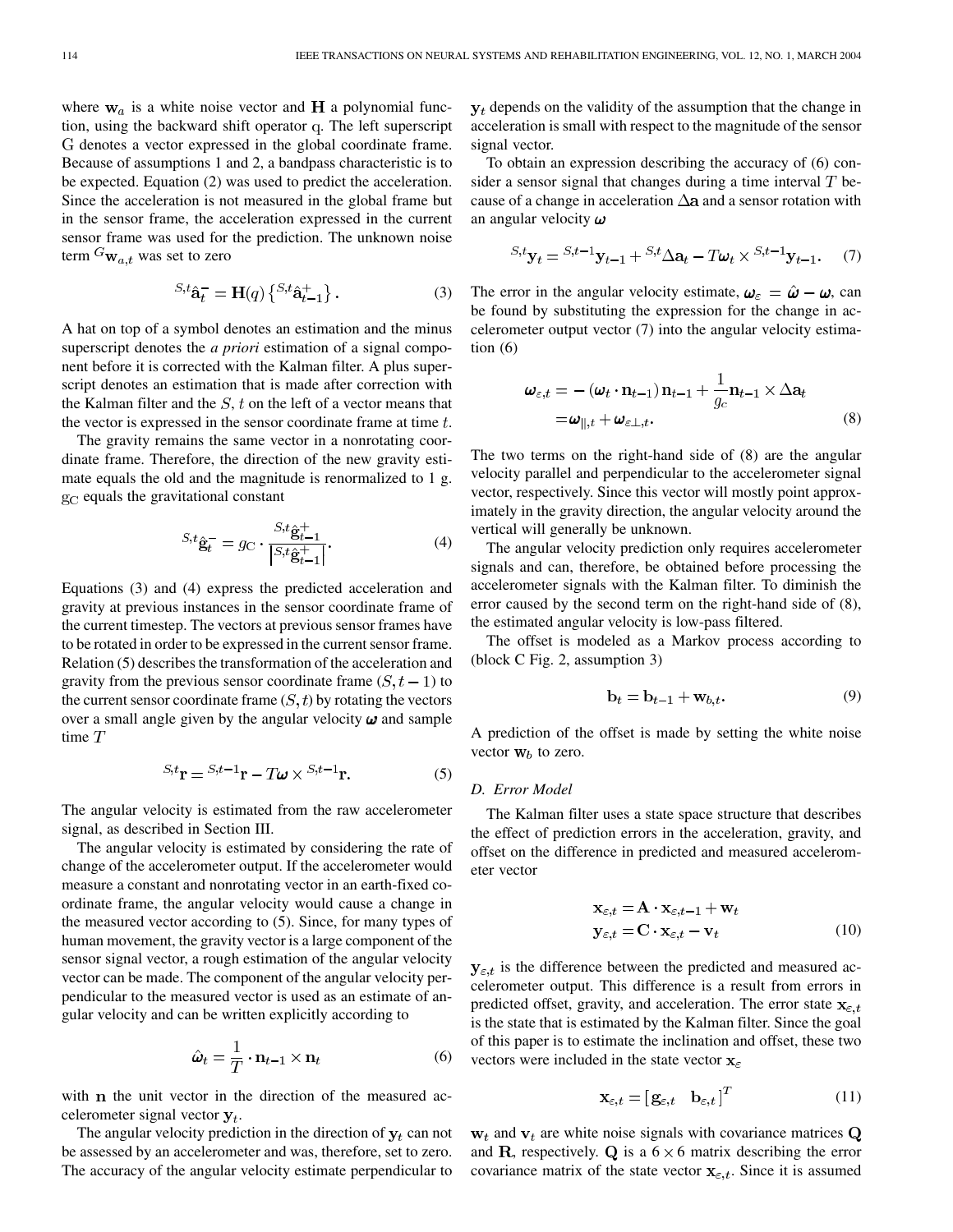that the offset error is not correlated with gravity, the matrix format is described by

$$
\mathbf{Q}_t = E\left(\mathbf{x}_{\varepsilon} \mathbf{x}_{\varepsilon}^T\right) = \begin{bmatrix} \mathbf{Q}_{g,t} & \mathbf{0} \\ \mathbf{0} & \mathbf{Q}_{b,t} \end{bmatrix} . \tag{12}
$$

The Kalman filter uses the error model, together with the covariance matrices Q and R to attribute the prediction error  $(\mathbf{y}_{\varepsilon,t})$  of the accelerometer signal to the different accelerometer signal components.  $Q_t$  and  $R_t$  depend on the covariance matrices of the previously estimated states and the unknown model input signals  $\mathbf{w}_{a,t}$ ,  $\mathbf{w}_{b,t}$  and  $\boldsymbol{\omega}_{II,t}$ .

The  $3 \times 6$  matrix C was found by subtracting the predicted sensor output from the actual sensor output

$$
\mathbf{y}_{\varepsilon,t} = \hat{\mathbf{y}}_t - \mathbf{y}_t
$$
  
=  $(\hat{\mathbf{a}}_t - \hat{\mathbf{g}}_t + \hat{\mathbf{b}}_t) - (\mathbf{a}_t - \mathbf{g}_t + \mathbf{b}_t + \mathbf{v}_{A,t})$   
=  $(-\mathbf{g}_{\varepsilon,t} - \mathbf{b}_{\varepsilon,t}) + \mathbf{a}_{\varepsilon,t} - \mathbf{v}_{A,t}$   
=  $[-\mathbf{I}_3 \quad \mathbf{I}_3] \cdot \mathbf{x}_{\varepsilon} + \mathbf{v}_t.$  (13)

 $\mathbf{I}_3$  is the 3  $\times$  3 identity matrix and the first matrix on the last line of (13) equals C. The noise term  $v_t$  incorporates the measurement noise  $v_{A,t}$  and the *a priori* acceleration error estimate  $a_{\epsilon}$ .

The matrix  $A$  describes the dynamics of the error state. The state only contains prediction errors that do not depend on previous estimates. Therefore,  $A$  equals the zero matrix.

# *E. Error Behavior*

Finally, an expression of the prediction error covariance matrices  $Q_t$  and  $R_t$  will be derived. Prediction errors are either caused by errors in previously estimated states or unknown inputs  $w_a$ ,  $w_B$ , and  $\omega_{II}$ . A relation is derived that describes the error in the predicted states as a function of the previous estimation errors and unknown inputs. The covariance matrix is then obtained by taking the variance.

The error of the predicted acceleration  $({\bf a}_{\varepsilon,t}^-)$  expressed in the sensor coordinate frame was found by comparing the estimate (3) with the modeled acceleration (2)

$$
S_{t}\hat{\mathbf{a}}_{t} = S_{t}\mathbf{a}_{t} + S_{t}\mathbf{a}_{\varepsilon,t} - S_{t}\mathbf{a}_{t} + H(\mathbf{q})\left\{S_{t}\mathbf{a}_{\varepsilon,t-1}\right\} + S_{t}\mathbf{w}_{a,t}.
$$
 (14)

Using (5) to express the acceleration in the sensor frame and neglecting products of errors, yields the following acceleration error:

$$
S_{t}\hat{\mathbf{a}}_{t} = S_{t-1}\hat{\mathbf{a}}_{t} - T\hat{\boldsymbol{\omega}}_{t} \times S_{t-1}\hat{\mathbf{a}}_{t} - S_{t}\hat{\mathbf{a}}_{t}\n= S_{t}\mathbf{a}_{t} + (I - T[\hat{\boldsymbol{\omega}}_{t} \times])^{S,t-1}\mathbf{a}_{\varepsilon,t-1}\n+ \left[{}^{P}\hat{\mathbf{a}}_{t}^{-} \times\right]T\boldsymbol{\omega}_{\varepsilon,t}.
$$
\n(15)

The matrix cross product is defined as

$$
\begin{bmatrix} \boldsymbol{\omega} \times \end{bmatrix} \cdot \mathbf{x} = \begin{bmatrix} 0 & -\boldsymbol{\omega}_z & \boldsymbol{\omega}_y \\ \boldsymbol{\omega}_z & 0 & -\boldsymbol{\omega}_x \\ -\boldsymbol{\omega}_y & \boldsymbol{\omega}_x & 0 \end{bmatrix} \cdot \mathbf{x} = \boldsymbol{\omega} \times \mathbf{x}.
$$

The estimate of the acceleration is critical in movements with a large centripetal acceleration. Even if the mean of the acceleration in a global coordinate frame is zero it does not mean that the mean acceleration in the sensor coordinate frame is close to zero. Especially in movements with large centripetal accelerations like bending, the acceleration in the sensor frame will not be close to zero. Therefore, the predicted acceleration is rotated every timestep. If either the acceleration or the angular velocity estimation is inaccurate, a biased prediction of acceleration will occur. The effect of an error in acceleration is shown by the second term of (15) and the effect of an angular velocity error is represented by the third term. When the acceleration estimate is biased, it will cause biased offset and gravity estimates.

Neglecting the change by renormalization (4), the prediction error of gravity is determined by the error in the previous gravity estimate and the error introduced by rotating with an angular velocity error. In the same way as was done for the acceleration, the prediction error of the gravity was derived to be

$$
S_{t}\hat{\mathbf{g}}_{t} = S_{t}\mathbf{g}_{t} + (I - T[\hat{\boldsymbol{\omega}}_{t} \times])^{S,t-1}\mathbf{g}_{\varepsilon,t-1}^{-} + \left[S_{t}^{S,t-1}\hat{\mathbf{g}}_{t}^{-} \times\right]T\boldsymbol{\omega}_{\varepsilon,t}.
$$
 (16)

Since the angular velocity can only be estimated in the direction perpendicular to the accelerometer signal and the gravity vector is a large component of this signal, the error in gravity prediction will be relatively small with respect to the acceleration prediction. Since the accuracy of the angular velocity estimate is determined by the change in acceleration, the gravity estimate will be poorer in periods with a relatively large acceleration.

## *F. Covariances*

The angular velocity error covariance matrix is obtained by taking the variances of the unknown quantities in (8)

$$
\mathbf{Q}_{\omega,t} = Q_{\Omega} \cdot \mathbf{n}_t \cdot \mathbf{n}_t^T + \frac{1}{g_c^2} [\hat{\mathbf{g}}_t \times ] \cdot \mathbf{Q}_{\Delta a} \cdot [\hat{\mathbf{g}}_t \times ]^T. \quad (17)
$$

 $Q_{\Omega}$  is the variance of the actual angular velocity averaged over the x, y, and z axes during a measurement, and  $\mathbf{Q}_{\Delta a}$  is the covariance matrix describing the change in acceleration. Both are parameters of the Kalman filter which need to be determined to estimate the components of the accelerometer signal.

Taking the variances of (15) yields the acceleration error covariance matrix

$$
\mathbf{Q}_{a,t} = (I - T[\hat{\boldsymbol{\omega}}_t \times]) \mathbf{Q}_{a,t-1} (I - T[\hat{\boldsymbol{\omega}}_t \times])^T \n+ T^2 \left[ {}^{S,t} \hat{\mathbf{a}}_t^- \times \right] \mathbf{Q}_{\omega,t} \left[ {}^{S,t} \hat{\mathbf{a}}_t^- \times \right]^T.
$$
 (18)

In much the same way as was done with the acceleration prediction, the gravity error covariance matrix was found to be

$$
\mathbf{Q}_{g,t} = (I - T[\hat{\boldsymbol{\omega}}_t \times]) \mathbf{Q}_{g,t-1} (I - T[\hat{\boldsymbol{\omega}}_t \times])^T \n+ T^2 [P \mathbf{g}_t^- \times] \mathbf{Q}_{\omega,t} [P \mathbf{g}_t^- \times]^T. \quad (19)
$$

The covariance of the estimation  $\hat{b}_t^-$  that is made by substituting  $\mathbf{b}_{t-1}$  with covariance matrix  $\mathbf{Q}_{b,t-1}$  into (9) and setting  $\mathbf{w}_b$  to zero is:

$$
\mathbf{Q}_{b,t} = \mathbf{Q}_{b,t-1} + \mathbf{Q}_{wb}.
$$
 (20)

 $\mathbf{Q}_{wb}$  is the covariance matrix of  $\mathbf{w}_b$ . If the duration of the measurement is only a few minutes or the temperature is relatively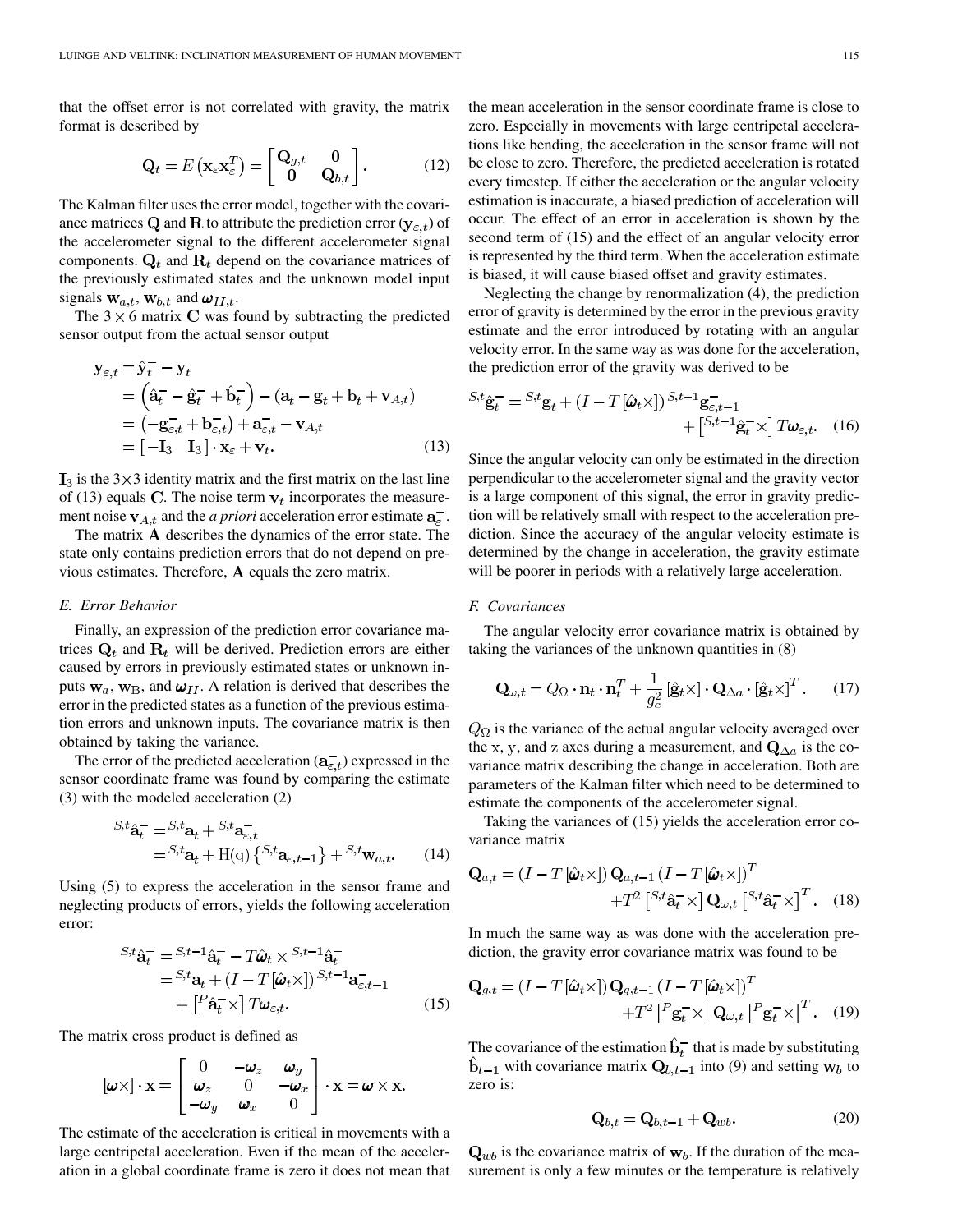Fig. 3. Placement of the IMU on the back on the trunk. The sensor module is placed at the T4/T5 level just left of the spine in order to mount the sensor on a flat surface. Three reflective markers were placed on the IMU housing in order to measure the reference orientation of the accelerometer using the Vicon

constant, the change in offset will play a minor role with respect to the initial uncertainty.

#### III. METHODS: EXPERIMENTAL VALIDATION

A 3-D accelerometer was assembled using three AD XL-05 single-axis capacitive accelerometers that were mounted perpendicular with respect to each other. In order to compare the estimated angular velocity with the real angular velocity, three orthogonally mounted gyroscopes (Murata, model ENC05) were added as a reference. The resulting inertial measurement unit (IMU) was sized  $55 \times 25 \times 30$  mm and weighted 40 g. It was calibrated according to Ferraris [[18\]](#page-8-0), enabling the measurement of accelerometer signals and angular velocity in the IMU coordinate frame. The output signals were sampled at 100 Hz using a portable datalogger (weight 900 g, size  $6 \times 10 \times 19$  cm). The IMU was attached to the body segment using double-sided adhesive tape and Leukoplast (Fig. 3) and mounted with the  $z$  axis in cranial direction, the  $x$  axis in frontal direction, and the  $y$  axis laterally to the left.

A crate-lifting task was chosen to test the algorithm as described in the previous sections. In this task, the subject was asked to move a pile of five empty beer crates one by one from one stack to another, placed 1 m away at the pace of a metronome. As soon as the stack was empty the subject started stacking the crates vice versa. This task was chosen because of the 3-D nature of the movement and the relevance of the use of accelerometers for back load estimation.

The following two series of crate lifting measurements were conducted:

- 1) a set of trials for identification of the model parameters, constituting of a series of ten trials of 2 min each at a comfortable lifting speed of 3 s per crate;
- 2) a series to test the filter performance, constituting of a series of ten trials of 2 min each at different lifting speeds of subsequently 7, 6, 5, 4, 3.5, 3.5, 3, 3, 2, and 1.5 crates per second.

Both series were conducted with a different male subject. Both signed an informed consent prior to the measurement. One IMU

was placed at the pelvis and one at the trunk at the height of T4/T5.

As a reference, the inclination of the IMU was recorded with a five-camera Vicon optical motion capturing system with a sampling rate of 50 Hz. The system measured the position of three markers that were placed on 100-mm carbon fiber sticks secured to the IMU (Fig. 3). These marker positions were used to construct a marker coordinate frame. An estimate of the accuracy of the marker frame orientation was obtained by analyzing the relative motion of two markers. The root-mean square (rms) of the orientation error was assumed to be in the same order as the rms distance variation divided by the distance between the two markers. The orientation of the IMU coordinate frame with respect to the Vicon markers was found by holding the IMU still for 4 s in two different orientations.

To identify the parameters for offset fluctuation, it was assumed that it is mainly determined by temperature changes. The effect of temperature on accelerometer offset was measured by cooling two IMUs in an oven from 40  $\degree$ C to 20  $\degree$ C in a time period of 3 h. This was done with the IMU laying on six different sides, enabling measurement of all accelerometer offsets. A value for a typical accelerometer offset error was obtained using the change in output from 30  $\mathrm{^{\circ}C}$  to 20  $\mathrm{^{\circ}C}$ , since this was assumed to be a typical temperature step for mounting a calibrated IMU on a body segment.

Model parameters are the coefficients of the polynomial  $H(q)$ and the variances of  $w_a$ ,  $w_b$  and  $\omega$ . The offset was assumed not to change during the 2-min trials and was set to zero. The angular velocity variance was obtained using the gyroscopes. The acceleration parameters in  $H(q)$  and  $\mathbf{Q}_a$  were determined by analyzing the acceleration of the trunk during the stacking task. The acceleration was obtained by adding the gravity to the accelerometer output vector (1). The gravity was obtained using the Vicon reference measurement. It was assumed that the offset  $\mathbf{b}_t$  and measurement noise vector  $\mathbf{v}_{a,t}$  could be neglected for the purpose of identification of the accelerometer spectrum. A fifth-order polynomial was used to describe  $H(q)$ . Its coefficients were found using the Matlab system identification toolbox developed by Ljung [[19\]](#page-9-0).

The inclination was defined as the angle that the negative gravity vector makes with the  $z$  axis of the IMU coordinate frame. This definition coincides with the intuitive measure of a water dial. The rms error of the inclination estimate during a trial was taken as a measure of inclination error. In order to compare the effect of the filter with respect to other methods for inclination measurement using an accelerometer, the inclination was obtained from the accelerometer signals using three methods. In the first method, the measured signals were processed using the Kalman filter as described earlier. In the second method, the Kalman filter was used without taking account of changing IMU coordinate frame orientation (5). In this case, the angular velocity estimate was set to zero and its variance was set to  $Q_{\Omega}$ . The last method did not make use of the Kalman filter, but was based on low-pass filtering the sensor signals using a zero-phase Butterworth filter and considering the direction of the result. The cutoff-frequency was set to 4 Hz and was determined by plotting a spectrum of the acceleration.



system as a reference.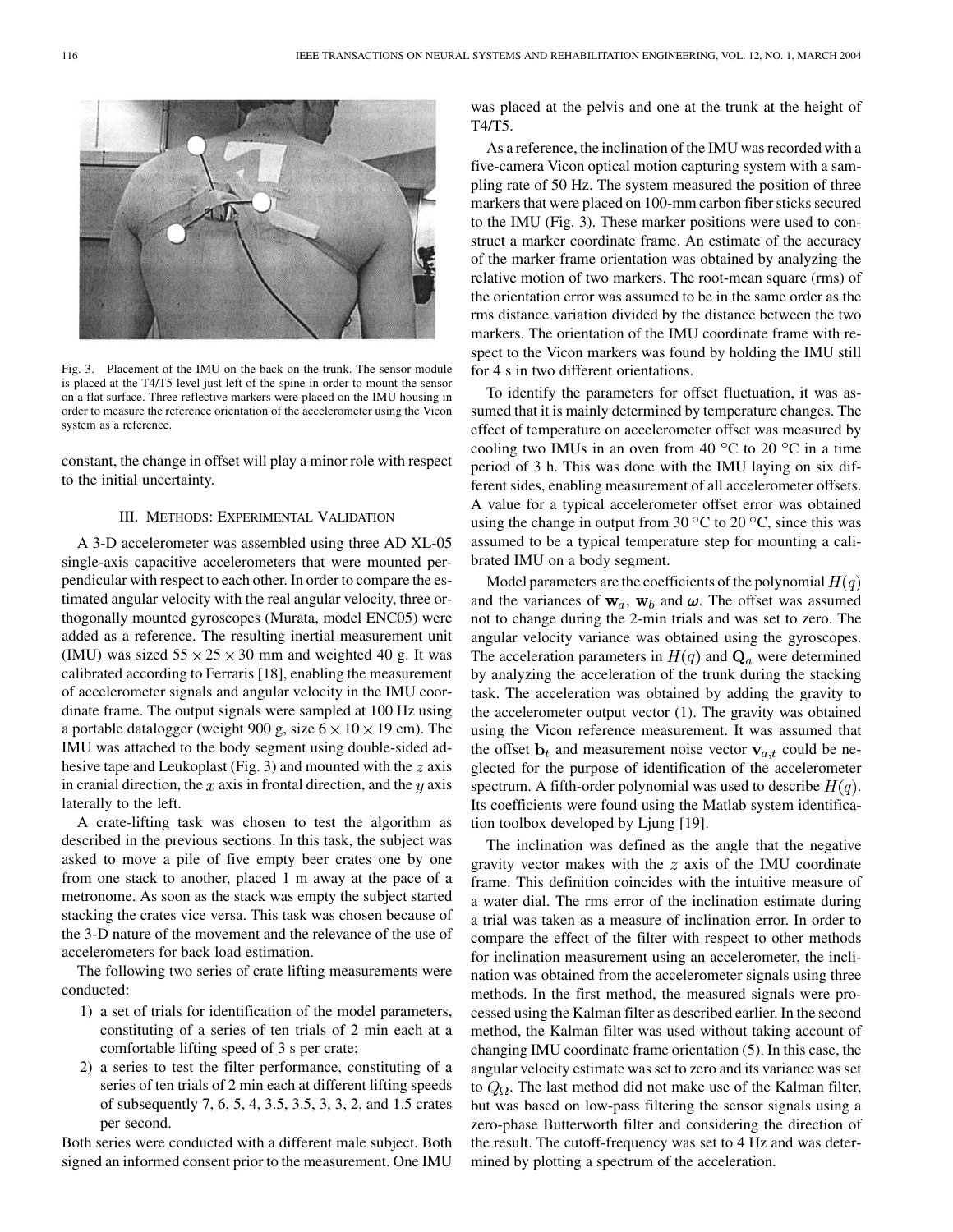The accelerometer signals were each low-pass filtered with a cutoff frequency of 4 Hz, using a fourth-order Butterworth filter. The inclination was estimated from the direction of the resulting signal vector.

#### IV. RESULTS

The accuracy of the reference measurements using the optokinetic system depends on the accuracy of the position measurement of the markers and on the accuracy of the marker-to-IMU orientation estimate. The accuracy of the position measurement was estimated by considering the distance between two markers. The standard deviation of the fluctuation of measured distance was 1 mm. This corresponds to a standard deviation of measured orientation of less than  $1^\circ$ . The orientation of the marker coordinate frame with respect to the IMU coordinate frame was obtained using the accelerometer signal during two moments in which the IMU was put in different orientations, assuming the accelerometer only measures gravity when holding the accelerometer still and simultaneously measuring the orientation of the marker frame. An error in IMU-to-marker orientation is caused by the variation of the accelerometer offset. The offset change of six accelerometers after a temperature step from 30 to 20° was  $0.2 \text{ m/s}^2$  on average (s.d.  $0.2 \text{ m/s}^2$ ). An offset error of 0.2 m/s<sup>2</sup> corresponds to an angle error of 1.1<sup>o</sup>. It was assumed that these were the largest sources of error of the orientation obtained using the reference system.

An example of the accelerometer output signals during two crate lifts is given in Fig. 4. At the start of the trial, the subject was in an upright position. At this time, the accelerometer output was approximately 1 g in the  $z$  direction of the IMU coordinate frame, since the  $z$  direction of the IMU was chosen to point cranially. The accelerometer output along the IMU  $x$  and  $y$  axes was close to zero at this time, since these were almost horizontal. Once the subject starts to bend, the IMU  $x$  axis starts to point downwards and the IMU  $z$  axis turns horizontally. Hence, the change in  $x$  and  $z$  accelerometer output at 1.5 and 4 s.

The variance value of the white noise term  $v_{a,t}$ , estimated by measuring accelerometer output while the IMU is laying still, was  $0.1 \text{ m/s}^2$ . The error of the angular velocity depends on two effects: the uncertainty of the angular velocity in the direction parallel to the IMU output vector and the errors caused by a change in acceleration. The error due to change in acceleration was given by the second term on the right hand side of (8) and was diminished by low-pass filtering the accelerometer signal before the angular velocity is estimated. To determine the cutoff frequency, the spectrum of the angular velocity magnitude, obtained using gyroscopes, is plotted together with the spectrum of  $w_{\varepsilon\perp}$ , given in (8) (Fig. 5). Based upon this figure, the cutoff-frequency for determining the angular velocity signal was chosen to be 4 Hz, and a fourth-order zero-phase Butterworth filter was applied.

An example of the estimated angular velocity of the trunk is plotted in Fig. 6. The left figure shows the  $y$  component of the angular velocity for bending forward and getting upright, measured using the gyroscopes and the accelerometer. For this movement, the error will be largely determined by a change in acceleration. Mainly because of the centripetal acceleration,



Fig. 4. Example recording of the three accelerometer signals of the trunk accelerometer during two crate lifts. The magnitude of the accelerometer signal vector is given by the solid line.



Fig. 5. Spectra of angular velocity  $\omega$  (solid) and angular velocity error  $\omega_{\epsilon}$ (dashed) in the direction perpendicular to the accelerometer output vector. The spectra were taken using the gyroscope signals measured during a crate lifting trial at comfortable lifting speed (3.5 s per crate) at the trunk and the pelvis.

the acceleration will be large when the angular velocity is also large. The plot on the right hand side of Fig. 6 shows the angular velocity along the global  $Z$  direction as estimated with an accelerometer and as measured using gyroscopes during a torsion trial of the trunk while standing upright. As expected, the angular velocity in the direction of the accelerometer vector  $y_t$ can not be measured using an accelerometer.

To assess the possibility of measuring the angular velocity during lifting trials, the rms of the angular velocity error magnitude as a percentage of angular velocity magnitude is given in Fig. 7. The percentages are obtained by averaging the rms of the angular velocity errors over 10 trials at comfortable lifting speed (3 s per crate). As expected, the errors in estimating angular velocity from acceleration are mainly due to the angular velocity component parallel to gravity, which can not be estimated using accelerometers.

The measured and identified spectrum of the acceleration is given in Fig. 8. The acceleration in all three directions is used in the identification process. Due to a limited order of the model,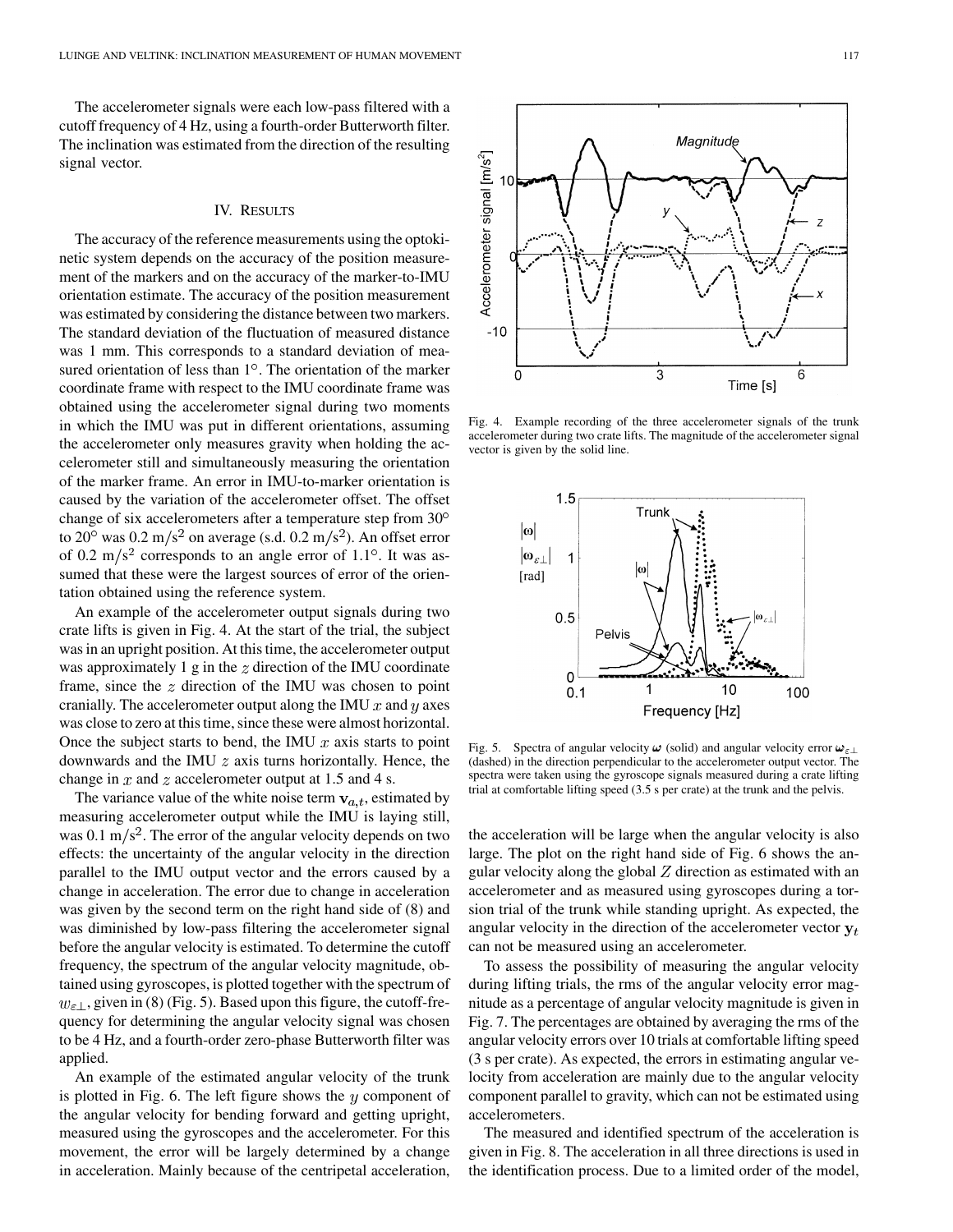

Fig. 6. Angular velocity as measured with accelerometer (solid) and gyroscope (dotted) on the trunk. The left graph shows the angular velocity along the lateral (y) axis during a flexion with the accelerometer on the trunk. The right graph shows the angular velocity estimates along the global vertical during a torsion trial.



Fig. 7. (A) RMS error of the angular velocity estimates of an accelerometer averaged over ten lifting trials. Errors are given as a percentage of angular velocity magnitude rms.  $\omega_{\parallel}$  is the angular velocity error along the accelerometer output vector that cannot be measured using the accelerometer signals.  $\omega_{\perp}$  is the angular velocity error in the direction perpendicular to the accelerometer output vector. (B) RMS of the angular velocity magnitude for pelvis and trunk averaged over ten trials.



5 Inclination 4 error [deg] 3  $\overline{2}$ 1  $\mathcal{C}$ Kal. No rot. Acc. Kal. No rot. Acc. **Pelvis** Trunk

Fig. 8. Measured and identified spectrum of the acceleration in the global frame. The acceleration in all three directions of nine comfortable speed trials was used to identify a fifth-order autoregressive process. The spectrum of this identified system was compared to the spectum that was obtained with a Fourier transform of the same acceleration signals.

the identified spectrum does not exactly coincide with the spectrum that is obtained using a Fourier transformation. Since a least squares identification of a time series will generally focus on prediction of the high-frequent components, mainly the spectrum estimate of the low-frequent components differs considerably with the spectrum obtained by Fourier transformation.

# *A. Inclination Estimate by the Kalman Filter*

The ability of the filter to estimate inclination with and without taking account of changing orientation of the IMU coordinate frame as assessed by the estimated angular velocity was compared to the performance of the inclination estimate based on a low-pass filtering of all three accelerometer signals (Fig. 9). The rms of the inclination error using the filter was significantly smaller as compared to the inclination error obtained by the method of only low-pass filtering the accelerometer signals. Accounting for rotation did not significantly improve the inclination estimate.

Fig. 9. Average rms inclination error. Kal: estimated using the Kalman filter. No rot: estimated using the Kalman filter, not accounting for changing sensor frame orientation, by setting the angular velocity to zero. Acc: estimated using the accelerometer as an inclinometer, applying a cutoff freuqency of 4 Hz to all three accelerometer signals. The inclination errors were averaged over ten trials for the Pelvis and nine trials for the trunk sensor.

To test the effect of speed of movement on the inclination estimation, the rms of the inclination error of each trial was plotted against lifting speed (Fig. 10). A linear regression was used to describe the effect of lifting speed on inclination estimation errors. All graphs had a slope significantly different from zero  $(p < 0.05)$ . Again, the Kalman filter performed better in estimating the pelvis as well as trunk inclination and this difference tended to increase at higher lifting speeds.

## *B. Offset*

An example of the accelerometer offset estimation is given in Fig. 11. It shows the magnitude of the offset error vector when the accelerometer signals were processed with the Kalman filter using an initial offset error of  $1 \text{ m/s}^2$  in x direction. Each of the two lines represents a trial at a different lifting speed. After a rapid decline of offset error during the first few seconds, the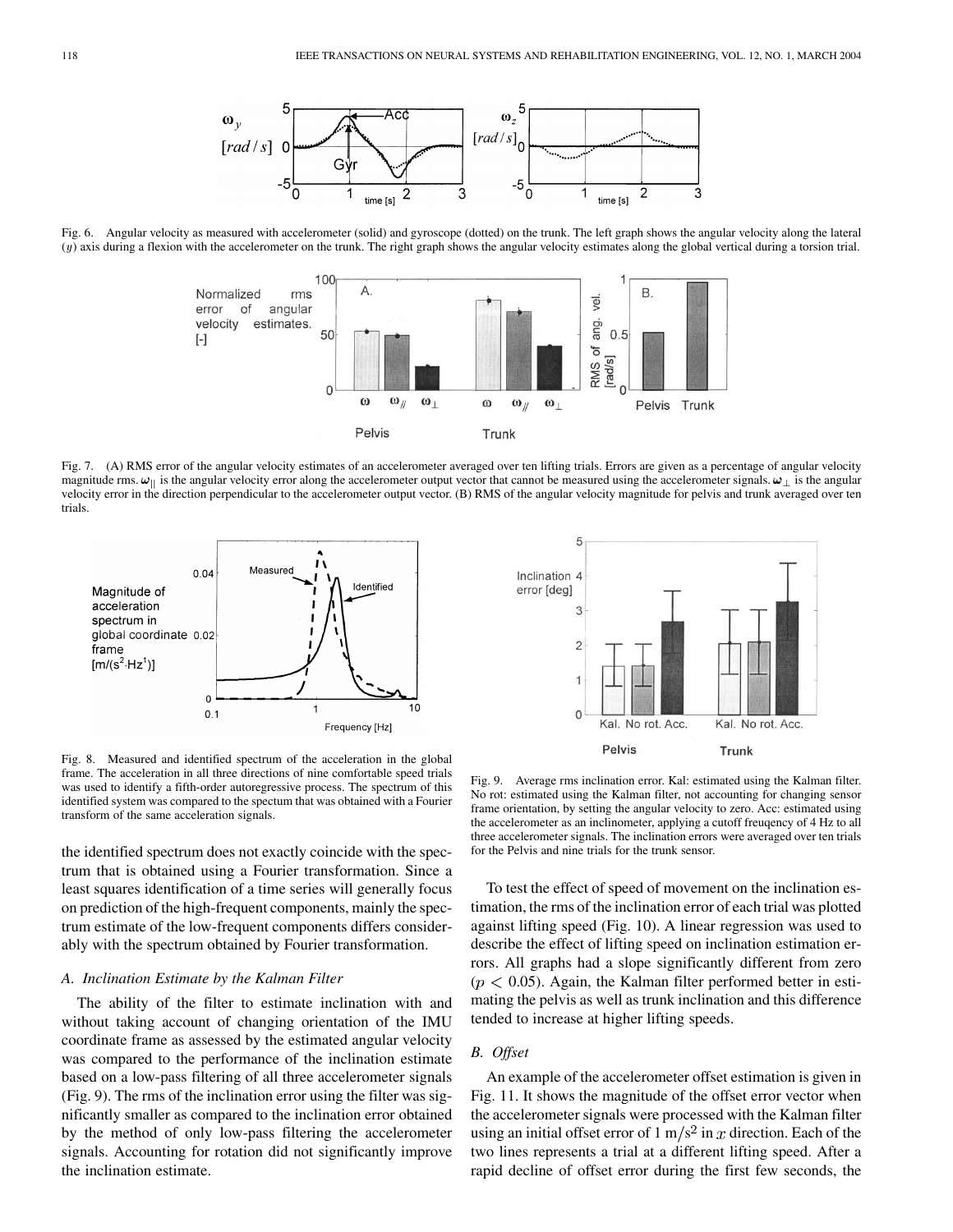

Fig. 10. Error in estimated inclination against the number of crates lifted per second, obtained using a Kalman filter and using the accelerometer directly. The accelerometer was placed on the (left) pelvis and (right) trunk.



Fig. 11. Estimation of the magnitude of the accelerometer offset error vector during lifting trials at the speed of 3 s per crate and the speed of 6 s per crate. Offset is given an initial error of  $1 \text{ m/s}^2$  in the x direcion (forward).



Fig. 12. Average magnitude of offset error vector after 120 s of crate lifting at different lifting speeds, subsequently applying an initial offset error of  $1 \text{ m/s}^2$ in each of the three sensor axes  $(x, y, z)$  values were averaged over ten trials.

offset error monotonically decreases. There is only a small difference between offset estimation during a slow and a fast task.

The effect of an initial offset on different axes was investigated by artificially adding an offset error of  $1 \text{ m/s}^2$  to one of the IMU axes. The offset estimate at the end of the 120-s trial was taken as a measure of the ability of the filter to estimate the offset. The results are shown in Fig. 12. Using a paired  $t$ -test, it was found that the different estimates were not significantly different from each other. It appeared that an offset in the IMU  $z$  axis could be estimated with a smaller error than the  $y$  and

 $x$  axes. This is because the offset can only be estimated in the direction of gravity, and the sensor  $z$  axis was pointing in the gravity direction more often than the x and y axes of the IMU.

### V. DISCUSSION

## *A. Inclination*

Two important assumptions in the design of the Kalman filter are: the acceleration has a bandpass characteristic and the acceleration is zero in the global coordinate frame. The effect of these assumptions was tested by comparing the filter performance to 1) the filter performance used without taking account of changing IMU coordinate frame orientation (Fig. 9) and 2) to the performance of direct inclination estimation from the accelerometer signal vector after lowpass filtering all three constituting signals. Of these three methods, the two approaches using a Kalman filter perform almost twice as good as the method based on a lowpass filtered accelerometer signal. The two different versions of the Kalman filter did not differ significantly. Taking account of changing sensor coordinate frame orientation between subsequent measurement instances using the estimated angular velocity does not substantially improve the performance and it can, therefore, be concluded that the improvement of the Kalman filter over the lowpass filter can be solely attributed to the assumption that the acceleration is described by a bandpass characteristic.

The conclusion that taking into account the angular velocity does not improve the filter can be explained by the poor estimation of the angular velocity (Fig. 7). An advantage of not using the angular velocity information in the Kalman filter is that the algorithm can be implemented in real time. Since the zero phase filter requires samples in advance, the angular velocity can not be obtained in real time. Without using the *a priori* estimated angular velocity, the Kalman filter can be implemented in real time.

The way the sensor is fixed to the subject may be of influence on the accelerations the sensor experiences. When the sensor unit is mounted to a rigid object like an orthosis, high-frequent accelerations can be measured, especially during shocks. These accelerations are unlikely to cause large errors in measured inclination, since the filter will attribute high-frequent sensor signals to either acceleration or noise instead of an inclination change.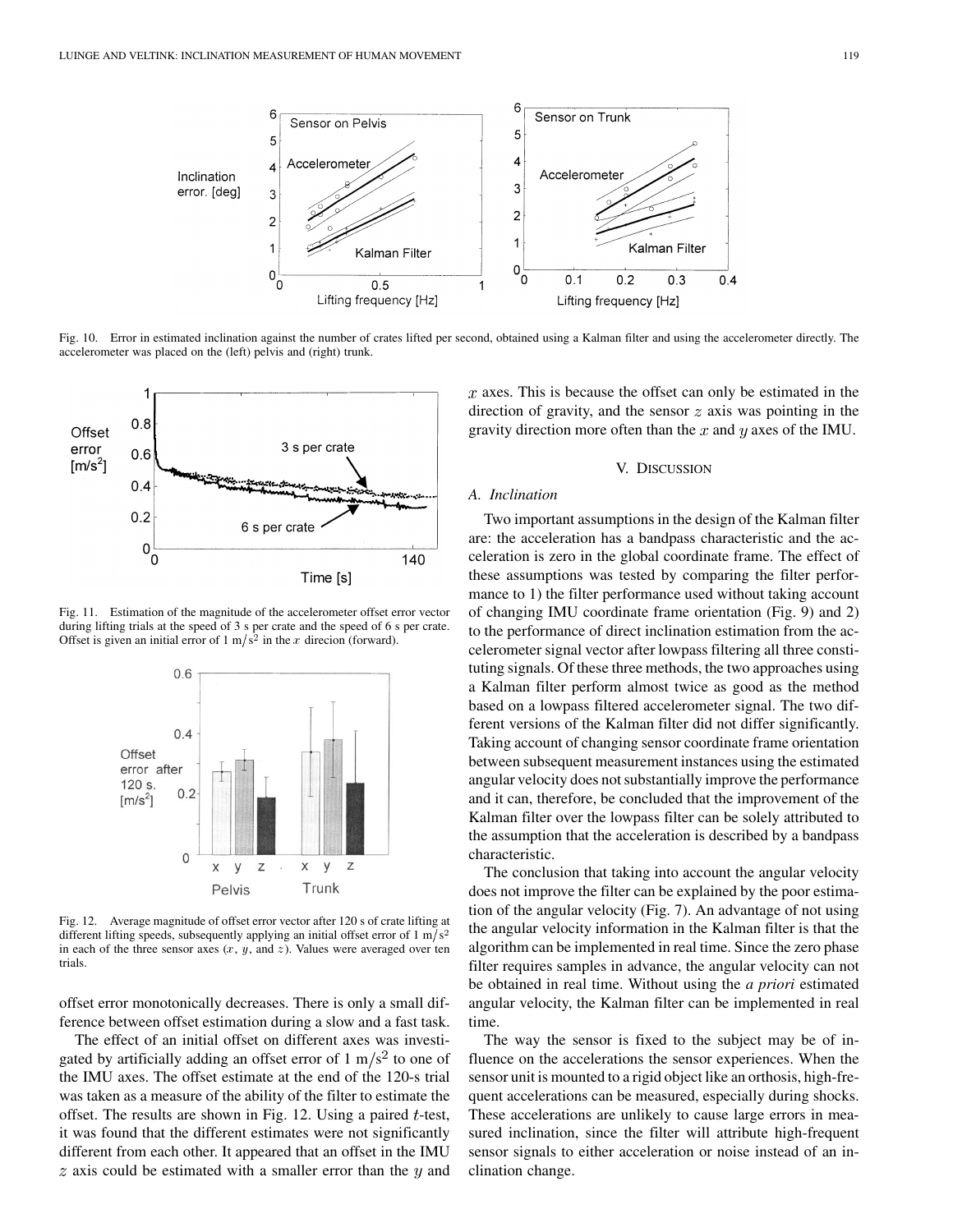# <span id="page-8-0"></span>*B. Offset*

The mean acceleration of the sensor in an earth-fixed coordinate frame is assumed to be zero in all directions. Because of centripetal accelerations, this is generally not the case for the acceleration with respect to the sensor frame. If the angular velocity is not estimated correctly, the predicted acceleration and, hence, the offset will be biased. Another factor that may determine the offset accuracy is the angle over which the sensor is rotated. Since the offset can only be estimated in gravity direction, the offset estimate in all three directions will be more accurate when the sensor is rotated over a larger angle.

From Fig. 12, it can be seen that an offset error in cranial direction can be reduced more rapidly than in a horizontal direction, reflecting that the offset can only be estimated in gravity direction. The reason that the pelvis offset estimation was somewhat better than that of the trunk may be attributed to the centripetal accelerations that are larger on the trunk. Apparently, the larger orientation changes of the trunk do not compensate for this.

# *C. Task*

The sensor was tested on the pelvis and trunk because these positions are relevant for the measurement of back load and stability [8]. The task that was tested will probably give larger errors than a task involving a sequence of daily tasks because it involves a continuous repeated movement. The filter is expected to be more accurate in periods involving small accelerations and angular velocities, like many daily life activities (Fig. 10). These periods hardly occur in the considered crate lifting task, especially at high frequencies of performing the task. If the subject is in a moving vehicle, the sensor can experience low-frequent accelerations. The effect of such low-frequent accelerations will be a temporal error in the measured inclination. The estimation of the accelerometer offset will be hardly influenced provided that the offset change is much slower than the period of the accelerations of the vehicle.

The offset estimation is expected to be relatively accurate during periods with relatively small acceleration and angular velocity, especially in the vertical direction. These periods occur frequently during daily life. It is to be expected that the Kalman filter will accurately estimate the offset for long recordings of the daily life of patients. In these recordings, automatic recalibration is relevant because frequent calibration of the accelerometer is difficult. The effect of an offset error of  $1 \text{ m/s}^2$  in a horizontal direction will cause an inclination error of nearly  $6^\circ$ , and will, therefore, be a significant error in many applications. The described Kalman filter may significantly improve robustness of such systems. Especially when an accelerometer is to be implanted, robustness is an important specification.

If the Kalman filter is applied to accelerometer measurements on other segments like arms or legs, moving with large centripetal acceleration components, the inclination estimate will probably be less accurate.

#### VI. CONCLUSION

The proposed Kalman filter is able to estimate inclination of trunk and pelvis with an error of  $2^{\circ}$  RMS for the functional 3-D movements which have been evaluated. This is nearly twice as accurate as an estimate obtained by low-pass filtering of the accelerometer signals. A more accurate estimate of the inclination using ambulatory methods can be obtained using additional sensors like gyroscopes [\[20](#page-9-0)]–[[22\]](#page-9-0). However, current micromachined gyroscopes are heavier, larger, require more power than state of the art micromachined accelerometers. For this reason, only accelerometers may be used if weight and power are important. Even when small, relatively inaccurate accelerometers are used, the described method yields a robust method for long term recording of human movement.

#### **REFERENCES**

- [1] P. H. Veltink, H. B. Bussmann, W. de Vries, W. L. Martens, and R. C. van Lummel, "Detection of static and dynamic activities using uniaxial accelerometers," *IEEE Trans. Rehab. Eng.*, vol. 4, pp. 375–385, Dec. 1996.
- [2] H. J. Busser, W. G. de Korte, E. B. Glerum, and R. C. van Lummel, "Method for objective assessment of physical work load at the workplace," *Ergonomics*, vol. 41, pp. 1519–1526, 1998.
- [3] F. Foerster, M. Smeja, and J. U. Fahrenberg, "Detection of posture and motion by accelerometry: A validation study in ambulatory monitoring," *Comput. Hum. Behav.*, vol. 15, pp. 571–583, 1999.
- [4] C. V. C. Bouten, K. T. M. Koekkoek, M. Verduin, R. Kodde, and J. D. Janssen, "A triaxial accelerometer and portable processing unit for the assessment of daily physical activity," *IEEE Trans. Biomed. Eng.*, vol. 44, pp. 136–147, Mar. 1997.
- [5] G. Uswatte, "Objective measurement of functional upper-extremity movement using accelerometer recordings transformed with a treshold filter," *Stroke*, vol. 31, pp. 662–667, 2000.
- [6] R. Moe-Nilssen, "A new method for evaluating motor control in gait under real-life environmental conditions. Part 1: The instrument," *Clin. Biomech.*, vol. 13, pp. 320–327, 1998.
- [7] A. J. van den Bogert, L. Read, and B. M. Nigg, "A method for inverse dynamic analysis using accelerometry," *J. Biomech.*, vol. 29, pp. 949–954, 1996.
- [8] C. T. M. Baten, P. Oosterhoff, I. Kingma, P. H. Veltink, and H. J. Hermens, "Inertial sensing in ambulatory load estimation," in *Proc. IEEE Engineering in Medicine and Biology Soc. 18th Annu. Int. Conf.*, Amsterdam, The Netherlands, 1996.
- [9] N. Fisekovic and D. B. Popovic, "New controller for functional electrical stimulation systems," *Med. Eng. Phys.*, vol. 23, pp. 391–399, 2001.
- [10] A. T. Willemsen, F. Bloemhof, and H. B. Boom, "Automatic stanceswing phase detection from accelerometer data for peroneal nerve stimulation," *IEEE Trans. Biomed. Eng.*, vol. 37, pp. 1201–1208, Dec. 1990.
- [11] K. Y. Tong and M. H. Granat, "Virtual artificial sensor technique for functional electrical stimulation," *Med. Eng. Phys.*, vol. 20, pp. 458–468, 1998.
- [12] J. Lötters, W. Olthuis, P. H. Veltink, and P. Bergveld, "Design, realization and characterization of a symmetrical triaxial capacitive accelerometer for medical applications," *Sens. Actuat. A*, vol. 61, pp. 303–308, 1997.
- [13] B. Kemp, A. J. M. W. Janssen, and B. van der Kamp, "Body position can be monitored in 3-D using miniature accelerometers and earth-magnetic field sensors," *Electroencephalogr. Clin. Neurophysiol./Electromyogr. Motor Contr.*, vol. 109, pp. 484–488, 1998.
- [14] J. Lötters, J. Schipper, P. Veltink, W. Olthuis, and P. Bergveld, "In-use calibration procedure for a triaxial accelerometer," *Sens. Actuat. A*, vol. 68, pp. 221–228, 1998.
- [15] G. Kamen, C. Patten, C. D. Du, and S. Sison, "An accelerometry-based system for the assessment of balance and postural sway," *Gerontology*, vol. 44, pp. 40–45, 1998.
- [16] R. G. Brown and P. Y. C. Hwang, *Introduction to Random Signals and Applied Kalman Filtering*. New York: Wiley, 1997.
- [17] R. E. Kalman, "A new approach to linear filtering and prediction problems," *J. Basic Eng.*, pp. 35–45, 1960.
- [18] F. Ferraris, U. Grimaldi, and M. Parvis, "Procedure for effortless in-field calibration of three-axis rate gyros and accelerometers," *Sens. Mater.*, vol. 7, pp. 311–330, 1995.